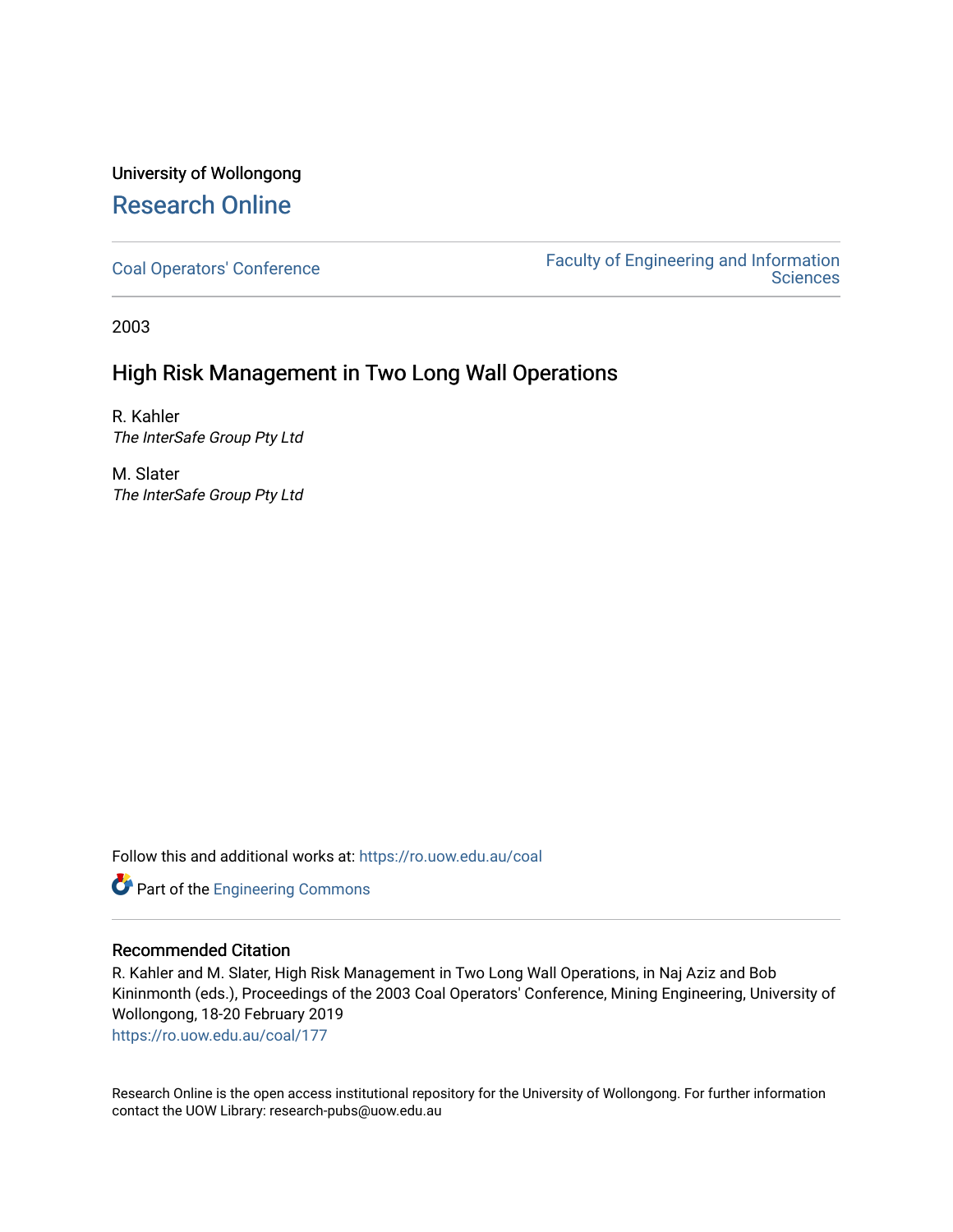# **HIGH RISK MANAGEMENT IN TWO LONG WALL OPERATIONS**

# **Roger Kahler <sup>1</sup> and Mark Slater 1**

*ABSTRACT:*Within the mining industry, there is recorded data which describes damage to people. The damage can be classified in a hierarchy ranging from incidents which produce multiple fatalities, single fatalities, nonfatal permanent disabilities, temporary damage and inconvenience. There is also a body of unreported collective knowledge in the workforce associated with the tasks which do not produce damage, which are not perceived as high risk; are seldom, if ever, reported and are consistent with that which produce non-fatal permanent damage. The key to successful high risk management is the collection of this unreported knowledge.

The vast majority of personal damage (measured in dollars, suffering, and impairment) is associated with nonfatal permanent disability. It is multiple fatalities and single fatalities which bring about the greatest level of change through the attention which is drawn to such events but these are not the categories which produce the majority of damage. Organisations must predict the potential for permanent non-fatal damage within their operation.

The mining industry's pattern of non-fatal permanent disability has been accurately described. This generalised pattern provides the basis of implementing systematic high risk identification using appropriate focusing questions and focused groups comprised of underground miners. The process is known as Focused Recall. It is a systematic collection of the experience and knowledge of the workforce against the pattern of non-fatal permanent disability. It couples appropriate experience with external expertise. The process has been applied to Oaky Creek Coal and Oaky Creek North and, in particular, their longwall operations, the development crews and support groups. The pattern of collected data parallels the known industry pattern of non-fatal permanent disabilities. The process harvests the collective experience and knowledge which has seldom, if ever, been reported into the organisation's data base. The information correlates strongly with the phenomena of non-fatal permanent disability.

The results of the use of this powerful productive process at Oaky Creek Coal and Oaky Creek North are presented

# **INTRODUCTION**

Work related non-fatal permanent damage is by far the greatest cost to the community, the family and the individual. Regardless of whether the cost is measured in terms of dollars, pain, impairment (a medical judgement of the percentage loss of function) or emotional hardship, non-fatal permanent disability is the most significant category of personal damage. The future prediction and management of this level of personal damage should be of the highest priority. Very seldom is there a lack of physical and financial resources to achieve change once the issues have been identified.

The critical issues appear to be:-

- 1. A recognition of the size and nature of the personal damage problem;
- 2. Collating the future potential exposure for the particular mining operation into a manageable document.

An appropriate focus (the elimination of permanent personal damage) with an appropriate predictive strategy is the key to progress.

 $\overline{a}$ 

<sup>1</sup> *The InterSafe Group Pty Ltd*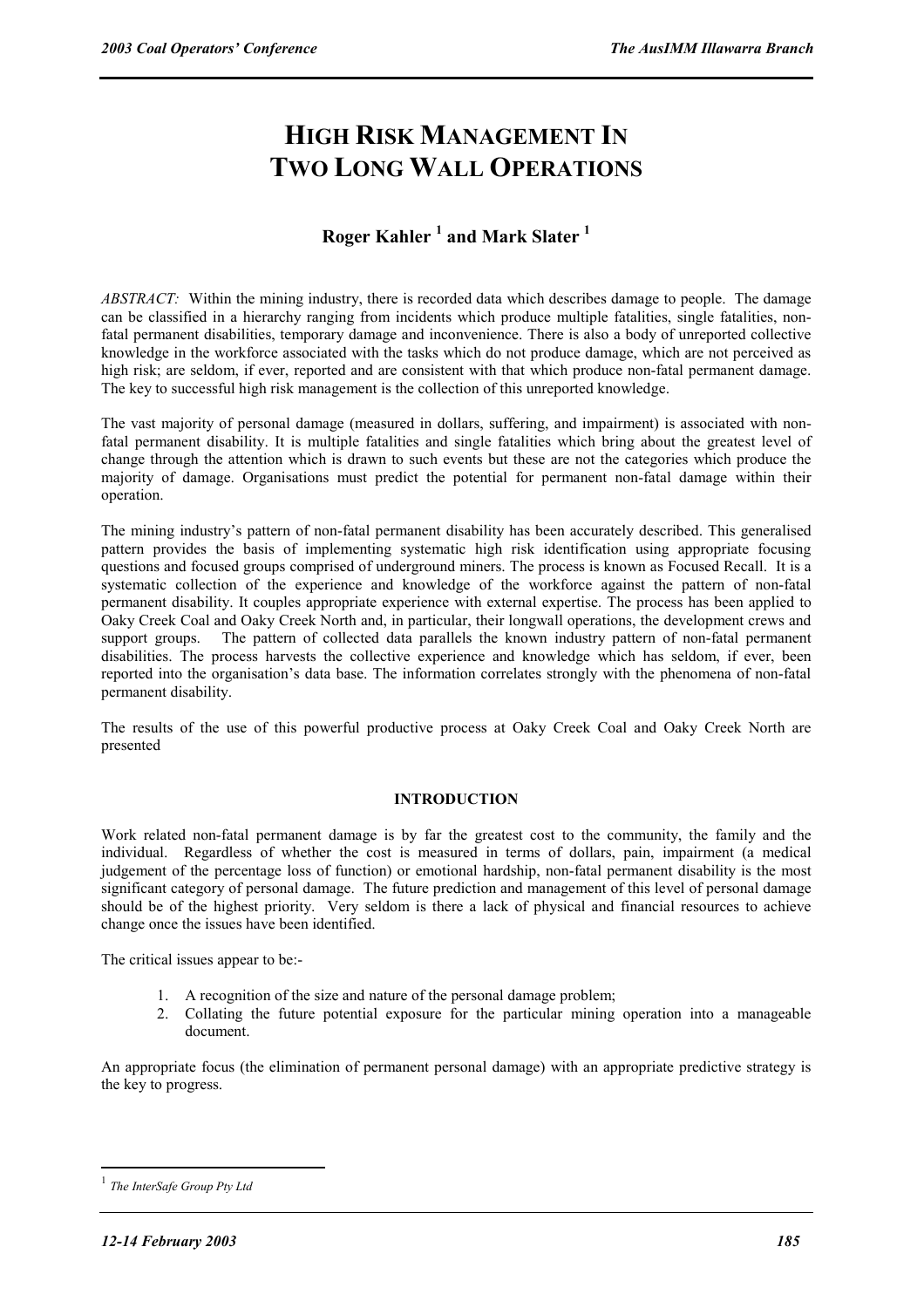# **THE SIZE AND NATURE OF THE PROBLEM**

Personal damage can becaused by those aspects of work which produce:

- Multiple fatalities;
- Single fatalities;
- Non-fatal permanent damage;
- Temporary damage;
- Minor damage;
- Reported near-misses.

The majority of experience at sites is with the latter three categories. It is necessary to establish what is the relative size (numbers of people) and cost of the different categories. Probably the most definitive work is that documented by the Commonwealth Department of Training's Industry Commission Report into Workplace Health and Safety (1995). They categorised damage as:

- Less than five days off work;
- Five days and more off work and return on to work full duty;
- Five days and more off work and return to work on reduced duties for a temporary period;
- Invalided out and return to work after a long period of absence on a permanently reduced income (permanent damage)
- Permanently incapacitated and does not return to work
- **Fatality**

Table 1 shows the number of cases and cost of damage for Australia 1992-1993.

# **Table 1 Number of Cases & Cost of Damage**

| (Australia 1992 – 93)                              |         |                         |                                  |                             |                              |       |
|----------------------------------------------------|---------|-------------------------|----------------------------------|-----------------------------|------------------------------|-------|
|                                                    | <5 days | >5 days,<br>full duties | >5<br>days,<br>reduced<br>duties | >5 days,<br>lower<br>duties | Permanently<br>Incapacitated | Fatal |
| No. of<br>occurrences                              | 144,053 | 123,395                 | 78,333                           | 30,728                      | 19,290                       | 693   |
| % of<br>occurrences                                | 36.33   | 31.12                   | 19.75                            | 7.74                        | 4.86                         | 0.17  |
|                                                    | 87.23%  |                         | 12.77%                           |                             |                              |       |
| Cost of<br>occurrences<br>(\$Billions) total<br>20 | 0.136   | 1.063                   | 2.415                            | 4.555                       | 11.684                       | 0.299 |
| % of cost                                          | 0.67    | 5.28                    | 11.99                            | 22.62                       | 57.93                        | 1.48  |

# **NUMBER OF CASES & COST OF DAMAGE**

Basically the table can be summarised as follows:

- (a) From a total of 396 492 occurrences:
	- 50 711 occurrences are permanent, and
	- 345 800 occurrences are temporary damage.
- (b) Of the 50 711 permanent damage incidents:
	- 693 were fatal
	- 19 290 were non-fatal no return to work and
	- 30 728 were non-fatal reduced income work.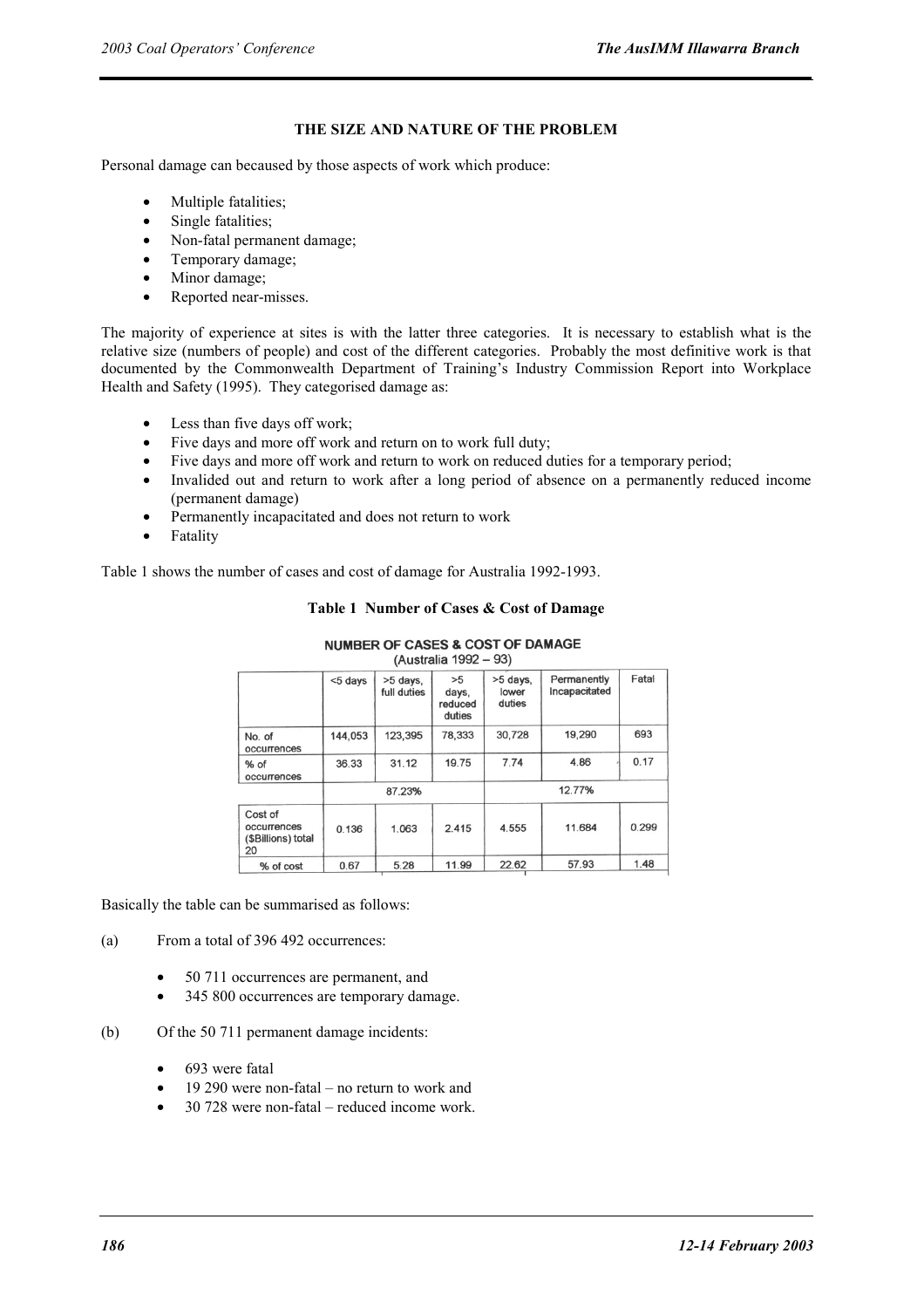- (c) The total cost derived from direct and indirect costs is \$20 billion and is allocated to:
	- permanent fatal \$0.3 billion
	- permanent non-fatal \$16.4 billion, and
	- temporary \$3.6 billion.

This data is based upon 1992-1993 figures. There is no equivalent dataset produced by any authority in Australia since that time which gives such a clear distinction between the different categories of personal damage. Essentially the Pareto Principle applies: 80% of the damage is associated with 12% of the incidents.

To determine whether there has been any significant change in the size and nature of the problem, reference is made to WorkCover New South Wales Statistical Bulletin 1999-2000 (2001). This organization usefully categorises damage as fatal, permanent disability, temporary disability - greater than six months and temporary disability - less than six months. It is useful to understand that a person who has been off work for more than six months has a one in four chance of returning to work, and a person who has been off work for more than twelve months would have a one in two chance of returning to work. These ratios are now applied to published incident data to gain insight into the current size of the permanent damage problem.

New South Wales datasets define non-workplace injuries as being caused by accidents "*occurring away from the workplace but where the worker is considered to be on duty eg road traffic accidents"*. Workplace injury refers to an accident "*which occurs at the workplace either during work or during a work break*". The results for the year 1999-2000 can be summarised as follows in Table 2:

|                                         | <b>Permanent Disability</b> | Six Months & Over |
|-----------------------------------------|-----------------------------|-------------------|
| Workplace injuries/permanent disability | 8818                        | 3951              |
| Non-workplace injuries                  | 995                         | 550               |
|                                         |                             |                   |
| <b>Total Numbers</b>                    | 9813                        | 3 951             |

### **Table 2 Number of Permanent Disability & Six Months and Over Cases for NSW 1999-2000**

With respect to Table 2, assuming a one in four people for return to work for the "six months and over cases", then 10 800 would be categorised as permanent damage cases within New South Wales in one year. If we assume New South Wales represents one quarter to one fifth of the Australian injury problem (a reasonable proposition) then the number of Australian work related permanent damage cases (excluding disease) would still be at least in the order of 50 000 cases. The previous discussion did not include the approximate 5 500 people categorised as permanently damaged from occupational disease. The majority of these cases are associated with noise (80%). The key learning is that there can still be no successful argument to say the size of the permanent damage problem has decreased. There is, in part, an argument to the contrary i.e. the size of the permanent damage problem has increased.

The previous information applied to all industries. It remains to answer "what is the coal industry situation?" The Queensland Mines and Quarries Safety Performance and Health report  $1<sup>st</sup>$  July 2000- 30<sup>th</sup> June 2001 produced by the Department of Natural Resources and Mines (2002) gives a total of eleven cases of permanent damage between 1999 – 2001 for Queensland open cut and underground coal mining operations. There were no reported permanent damage cases for Queensland open cut coal in the year 2000-2001. It is suggested that any honest assessment of the situation would indicate that the data collection systems are not capturing the information.

Examination of the National Occupational Health and Safety Commission's database (1997) for the years 1996- 2000 reveals that there were 1 170 cases in the Australian coal mining industry where people experienced more than sixty days off work. Again it can only be a judgement, but assume that one third of those cases are non-fatal permanent damage. This would indicate that the coal mining industry for Australia has experienced approximately 100 people permanently damaged per annum as a consequence of work. Part of the problem, and part of the tragedy, is that non-fatal permanent disability cannot be accurately described.

In the coal mining industry of New South Wales in the period 1998-2000, there were recorded 28 cases of permanent disability and 117 cases of people experiencing six months or more off work. Again applying the 1:4 ratio to the people with more than six months off work there are 57 cases of permanent disability recorded in New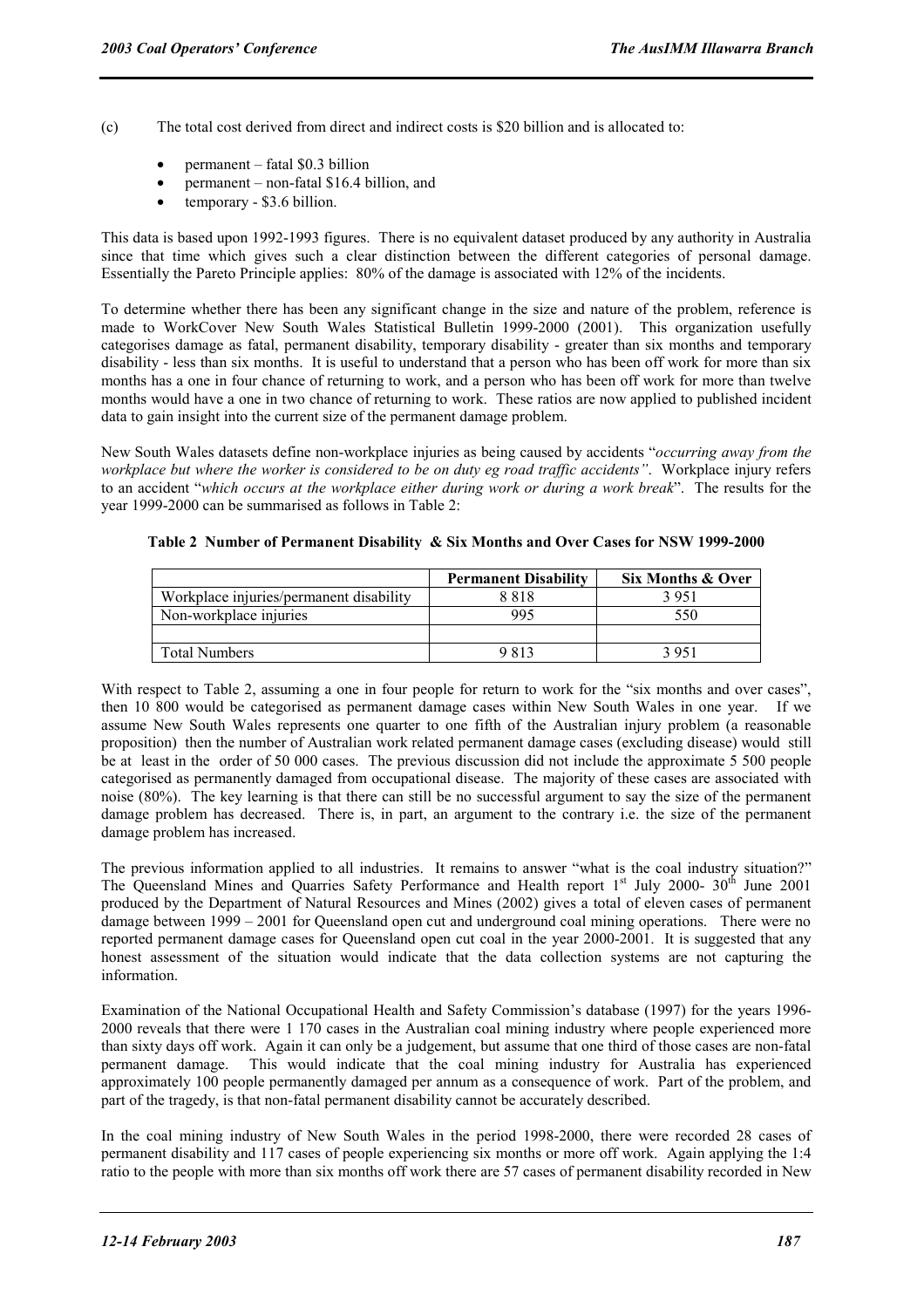South Wales compared with the recording of 11 cases in Queensland for a similar two year period. It would be nonsense to suggest that Queensland is five times "safer". The open cut and underground mining populations are similar with Queensland having 8 500 employees and New South Wales 9 606 (Minerals Council of Australia: 2002). New South Wales has a higher percentage of underground employees.

Why does this situation of such low recorded numbers occur? It is that people filter out of the system because non-fatal permanent damage is, in the main, not a traumatic injury; that is, does not involve amputation or disfigurement? If one were to examine 1 000 people who were classified as non-fatal permanent damage the Pareto Principle would apply, i.e. more than 80% of those people would have soft tissue damage to their body structures such as ligament, vertebral disc and tendons. Those people would appear "normal" until the body was asked to do work.

### **THE LIKELIHOOD OF PERMANENT DAMAGE**

Risk can be defined as the product of a particular consequence against the likelihood of that particular consequence. One way of expressing likelihood is in terms of the number of employee years required to produce one case of the particular consequence, essentially an "incident rate". Based on an Australian working population of approximately 8 million, and 50 0000 cases of non-fatal permanent damage, the Industry Commission Report would suggest that the likelihood of non-fatal permanent damage is one per 160 employee years.

For the coal industry, the Minerals Council Safety and Health Performance Report (2002) indicates that the total number of people employed in the Australian coal industry is 20 230. If one accepts the previous statement that there are 100 cases of permanent damage generated per annum then the likelihood of non-fatal permanent damage is one per 200 person years worked the likelihood of fatality within the coal industry 1998-2001 was approximately one per 4600 employee years worked.

How does the likelihood of non-fatal permanent damage for the coal industry compare with New South Wales industry generally? Table 3 shows the likelihood of non-fatal permanent damage, assuming that one in four of those people who are off work for more than six months become classified as permanently damaged.

| 1991-1992 | 1:578 |
|-----------|-------|
| 1992-1993 | 1:510 |
| 1993-1994 | 1:361 |
| 1994-1995 | 1:273 |
| 1995-1996 | 1:288 |
| 1996-1997 | 1:262 |
| 1997-1998 | 1.262 |
| 1998-1999 | 1:262 |
| 1999-2000 | 1:255 |
|           |       |

**Table 3 Likelihood of Non-Fatal Permanent Disability – NSW – All Industries** 

The interesting observation from this table is that the likelihood is increasing over time with respect to non-fatal permanent damage. The coal industry would not appear to perform any better than industry as a whole. It is suggested that the previous likelihood of non-fatal permanent disability for the coal industry is significantly under-stated. It is possible for a coal mining operation to gather experienced and long-standing employees and make a list of the number of employees (who either still work with the organization or are separated from the organization) carry work-related permanent impairment and complete the calculation set out in Figure 1: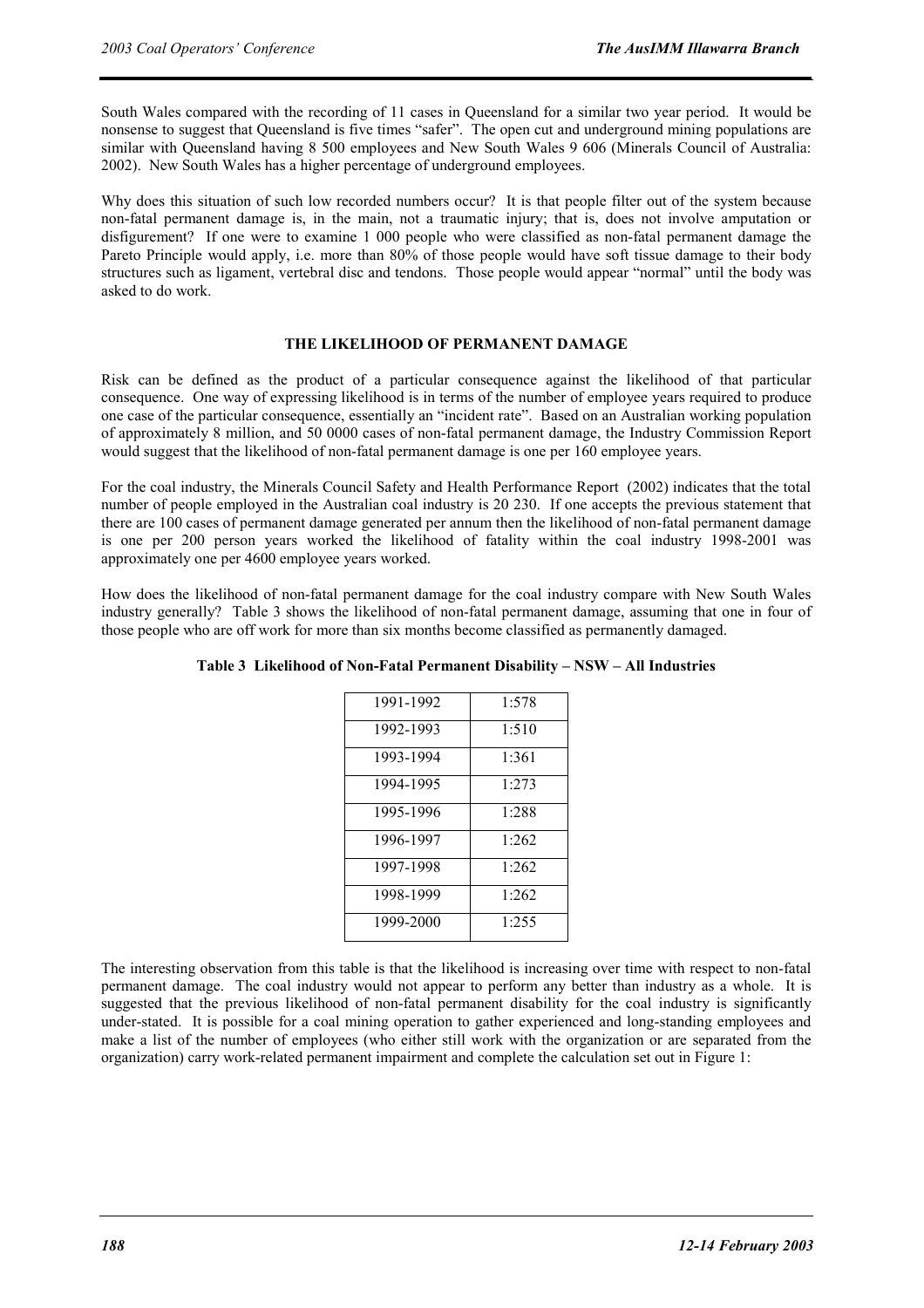| <b>FOR YOUR SITE</b>                                                                                                                                                       |                          |
|----------------------------------------------------------------------------------------------------------------------------------------------------------------------------|--------------------------|
| Average number of Employees over last 5 years $=$<br>Number of permanent disability injuries over last 5 years =<br>Likelihood of permanent disability in any one year $=$ | Number of Cases          |
|                                                                                                                                                                            | Number of employee years |

# **FIG. 1 - Likelihood of Permanent Damage**

The previous discussion is intended to create sensitivity to the need to identify and predict the future potential non-fatal permanent damage within an organization. Industry has an appropriate but excessive emphasis on catastrophic failure to the detriment of people who are permanently damaged.

### **WHAT DO WE KNOW ABOUT THE PATTERN OF NON-FATAL PERMANENT DAMAGE?**

Damage to people can be considered to be a consequence of an energy exchange. Energy is simply the capacity to do the work. Damage to people occurs when the energy exposures exceed the tolerable limits of the person. Energy can be loosely, but usefully, classified as shown in Table 4:

| Human Energy                | Physical muscular exertion of varying intensity and duration                      |
|-----------------------------|-----------------------------------------------------------------------------------|
| <b>Gravitational Energy</b> | People and objects falling                                                        |
| Vehicular Energy            | Single and multi-vehicle collisions                                               |
|                             | Pedestrian strikes                                                                |
|                             | Vibration, jolting and jarring                                                    |
| Machine Energy              | Fixed or portable machinery in operation                                          |
| Object Energy               | Person contacted by moving objects either constrained or unconstrained in their   |
|                             | movement path e.g. projectiles                                                    |
| Electrical Energy           | Contact with electricity                                                          |
| Thermal Energy              | Extremes of temperature                                                           |
| Chemical Energy             | Chemicals damage to the body through absorption, inhalation, ingestion or contact |
|                             | with skin/muscle tissue                                                           |
| Noise Energy                | Exposure to a noise source of varying intensity and duration                      |
| Other Energy sources        | E.g. animal, biological, radiation                                                |

### **Table 4 Damaging Energy Classification**

An energy exchange can be considered to have a time/intensity relationship (dose) and has been grouped by McDonald & Associates into one of three classifications as listed below in Figure 2.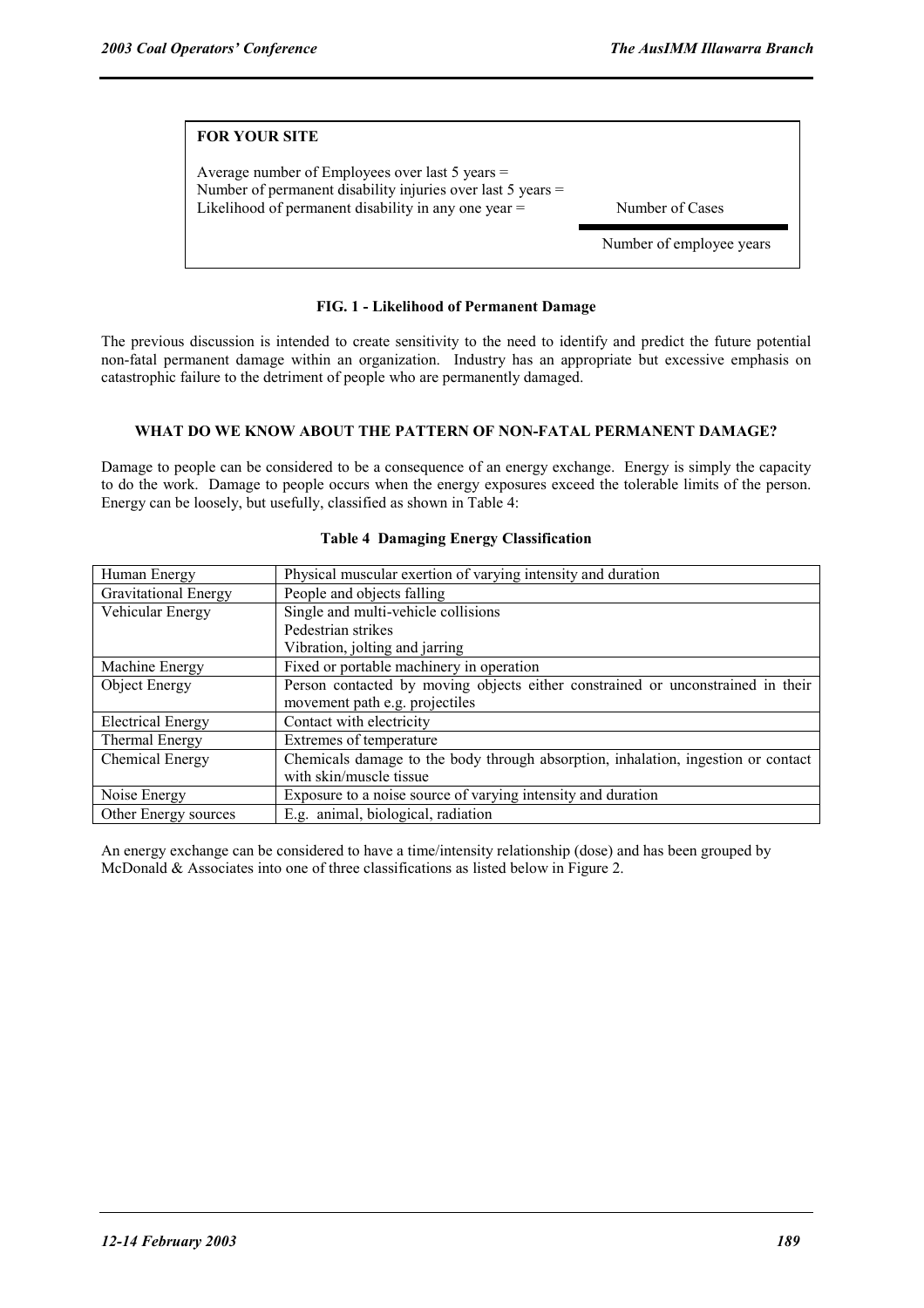

 **FIG. 2 - TimeVs Energy Graphs**

# **Type A Damage**

Single traumatic energy exchange. Examples:

- *Electric Shock;*
- *Hit by fast moving object;*
- *Burnt by flames;*
- *Jolt/jar*

# **Type B Damage**

A series of discreet energy exchanges, each not affecting the function or generating pain, but each exchange reducing the damage limit. The cumulative effect is damage. Examples:

• *Lifting, pushing or pulling tasks leading to back damage.*

# **Type C Damage**

Continuous exposure to small energy exchanges which produce cumulative damage.

Examples:

*Continuous exposure to:* 

- *Repetitive movements leading to repetitive strain injuries (occupational overuse syndrome);*
- *Noise;*
- *Prolonged postural displacement;*
- *Chemicals, or*
- *Ride vibration leading to back damage.*

Analysis of datasets within Australia reveals very consistent patterns with respect to non-fatal permanent damage. Human, gravitational and vehicular energy are those few energy sources that contribute 80% of permanent disability.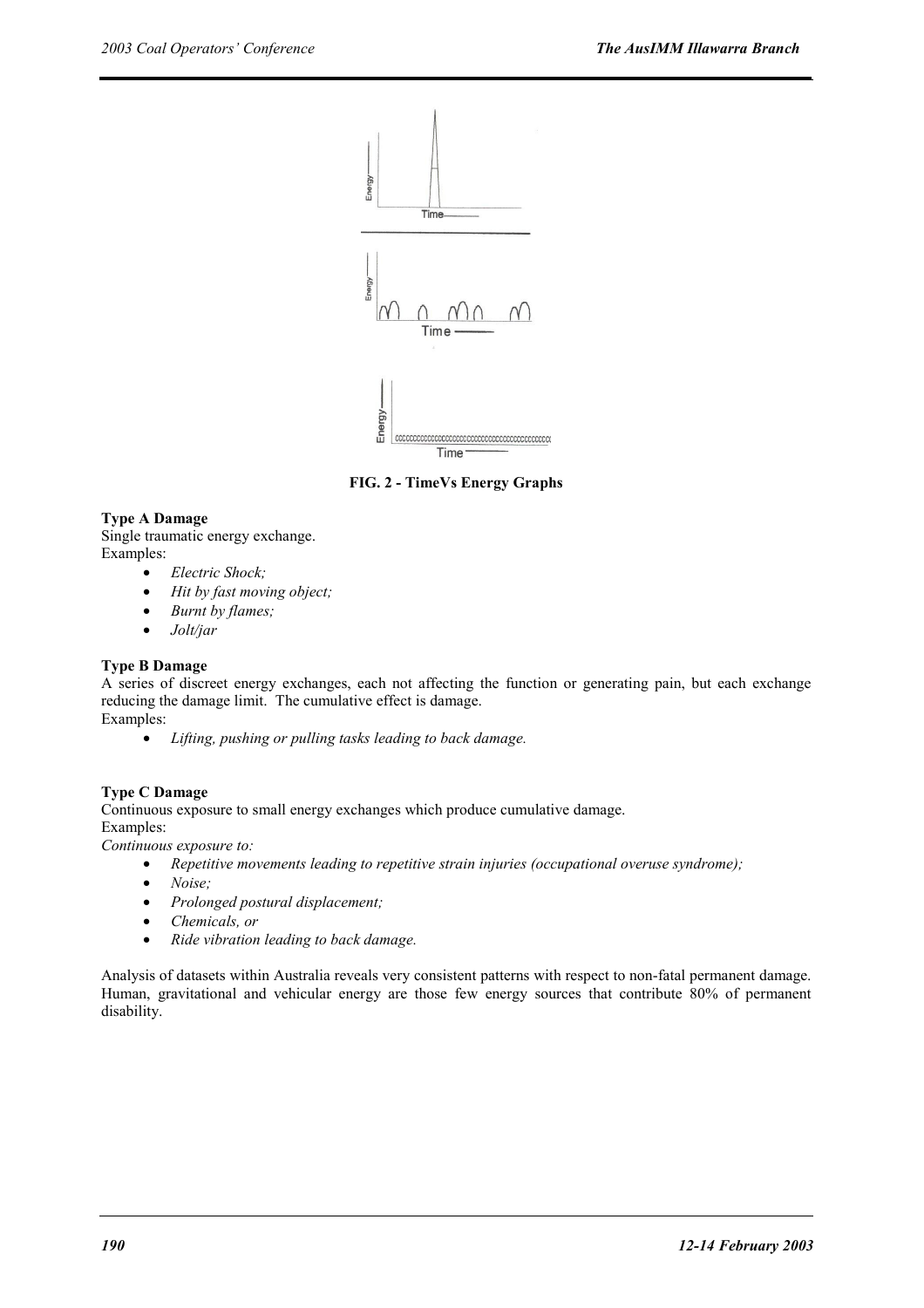| <b>DAMAGING ENERGY</b>          | <b>NUMBER OF PEOPLE</b> |
|---------------------------------|-------------------------|
| Human Energy                    | 491                     |
| <b>Gravitational Energy</b>     | 398                     |
| Machine Energy                  | 254                     |
| Object Energy                   | 36                      |
| <b>Thermal Energy</b>           | 16                      |
| Chemical Energy                 | 12                      |
| Susceptible Part                |                         |
| Anxiety/Stress Disorder         |                         |
| Oxygen Deprivation              |                         |
| <b>Heart Attack</b>             |                         |
| <b>Biological Energy</b>        |                         |
| Specialised Shape               | 2                       |
| <b>Insufficient Information</b> | 5                       |
| <b>TOTAL</b>                    | 123.                    |

# **Table 5 Classification of Accidents in the Coal Mining Industry – New South Wales & Queensland**

Table 5 is a summary classification of 1 231 cases of permanent non-fatal damage for the New South Wales and Queensland coal mining industries between 1990 and 1995 (892 underground cases; 339 open cut cases). The sponsors for this work were the New South Wales Minerals Council and the Queensland Mining Council. It remains one of the most definitive works with respect to non-fatal permanent disability for the coal mining industry. Table 6 shows the very high involvement of "human", "gravitational" and "vehicular" energy for the underground coal mines of Queensland and New South Wales. For the period 1990-1995, there were 892 cases of permanent damage. The underground classifications are summarised in Tables 7 to 9:

### **Table 6 Underground Classification – Permanent Cases 1990-1995**

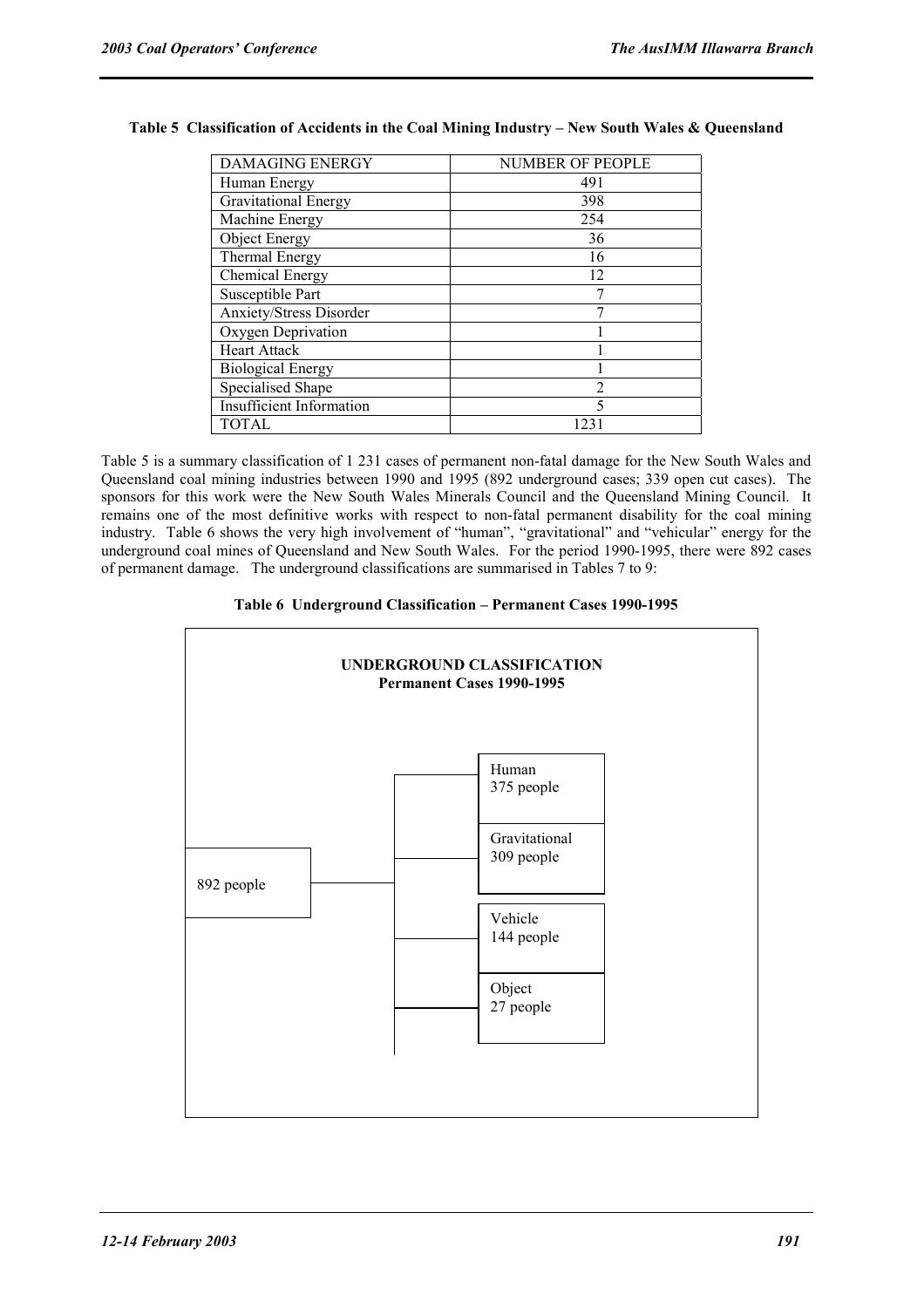**Table 7 Gravitational Energy** 

![](_page_8_Figure_3.jpeg)

![](_page_8_Figure_4.jpeg)

![](_page_8_Figure_5.jpeg)

**Table 9 Vehicular Energy** 

![](_page_8_Figure_7.jpeg)

In these tables, permanent damage is categorised as 90 days or more of work lost. The power of this study is that it brings emphasis; it allows for appropriate focus because of the better describers present in the pattern analysis. The previous tables can be compared to statistics on workplace injuries in the Coal Mining Industry New South Wales for 1998-2000 as shown in Table 10.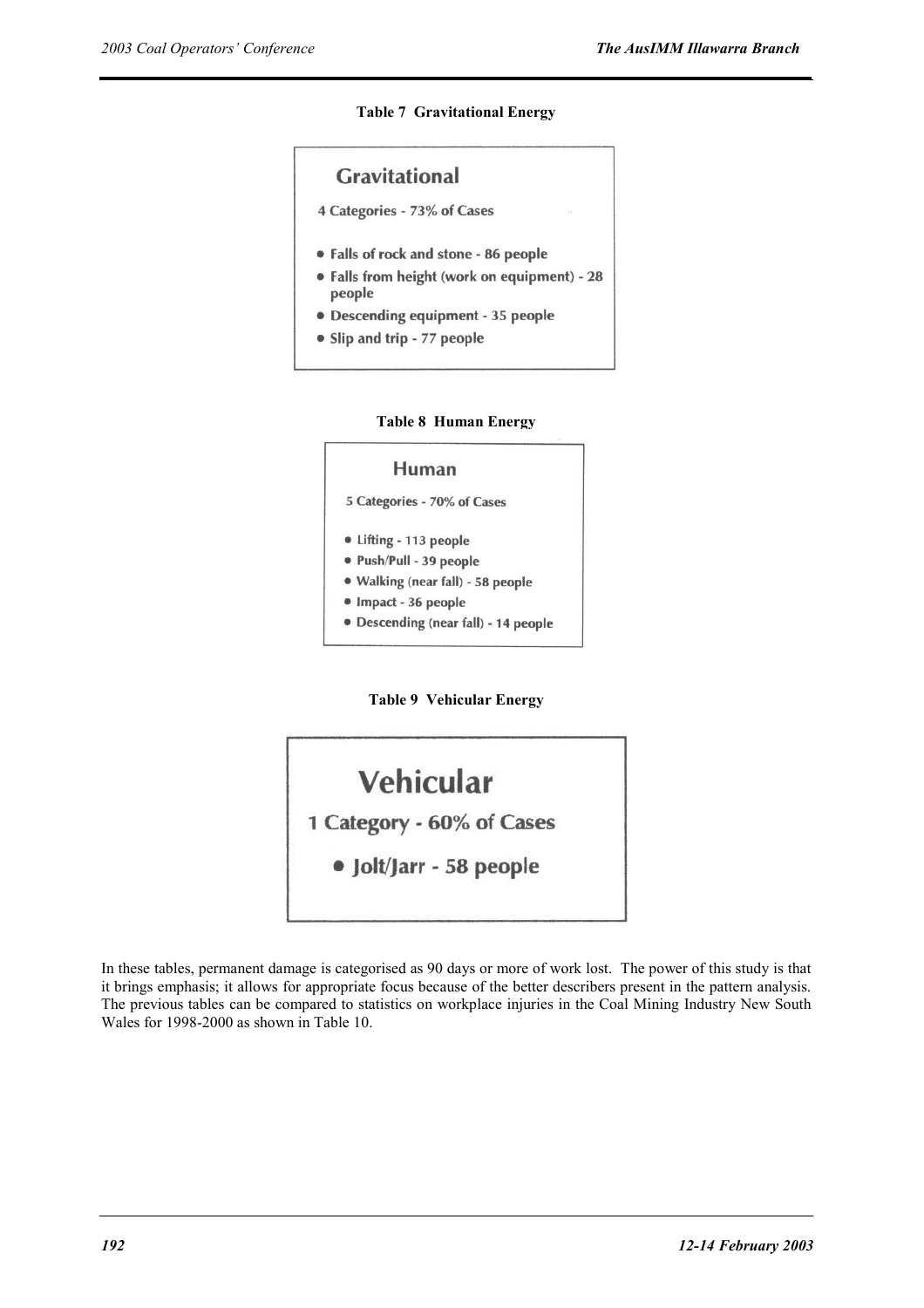|                                                                                        | <b>Workplace Industry anzsic</b>         |                |
|----------------------------------------------------------------------------------------|------------------------------------------|----------------|
|                                                                                        | 110: Coal Mining                         |                |
| <b>Mechanism of Injury Disease</b>                                                     | Permanent Disability   6 Months and Over |                |
| Falls from a height                                                                    |                                          |                |
| Falls on the same level                                                                | 29                                       |                |
| Hitting stationary objects                                                             |                                          |                |
| Hitting moving objects                                                                 |                                          |                |
| Rubbing and chafing                                                                    |                                          |                |
| Being hit by falling objects                                                           | 4                                        |                |
| Being trapped by moving machinery                                                      | $\overline{2}$                           |                |
| Being trapped between stationary and moving objects                                    | $\overline{4}$                           |                |
| Exposure to mechanical vibration                                                       | 17                                       | 9              |
| Being hit by moving object                                                             | 5                                        | 4              |
| Muscular stress while lifting, carrying or putting<br>down objects                     | 20                                       |                |
| Muscular stress while handling objects other than<br>lifting, carrying or putting down | $\overline{4}$                           | 4              |
| Muscular stress with no objects being handled                                          | $\overline{2}$                           | $\overline{2}$ |
| Contact with hot objects                                                               |                                          |                |
| Slide or cave in                                                                       | 10                                       | 6              |
| Vehicle accident                                                                       | 6                                        | 4              |
| Unspecified mechanism of injury                                                        | $\overline{2}$                           |                |
| <b>TOTAL</b>                                                                           | 119                                      | 30             |

# **Table 10 Mechanism of Injury for Permanent Disability & "Six Months Plus" cases in Coal Mining Industry – New South Wales 1998-2000**

There is no strong focus on jolting and jarring; the damaging phenomena is possibly camouflaged in "exposure to mechanical vibration". There is no strong focus on issues associated with descending equipment. There is an industry sensitivity to falls of rock and stone which could be either represented in either the "slide or cave in" or "being hit by falling object" classifications of the Table 10.

If non-fatal permanent disability and the understanding of the mechanism of damage is the "signal" to be received and everything else is "noise", then the type of information presented in the previous Table 10 decreases the "signal" to "noise" ratio and does not allow for an appropriate level of discernment.

The problem is even compounded when sites review their own databases which are sure to incorporate less than five days of lost time. In Queensland in 1996 there was a change in our legislation and the employer paid for the first five days. The number of claims reduced from approximately 46 000 to 26 000 (not including travel claims) however, the review of datasets that contain lesser injuries e.g. less than five days, allow for less discernment. Table 11 is a summary of the Queensland injury database, excluding disease, less than five days for the year 1995-1996. This is the last year in which such data is available. "Eyes" and "heads" are 42% of all injuries yet seldom appear in the non-fatal permanent disability studies.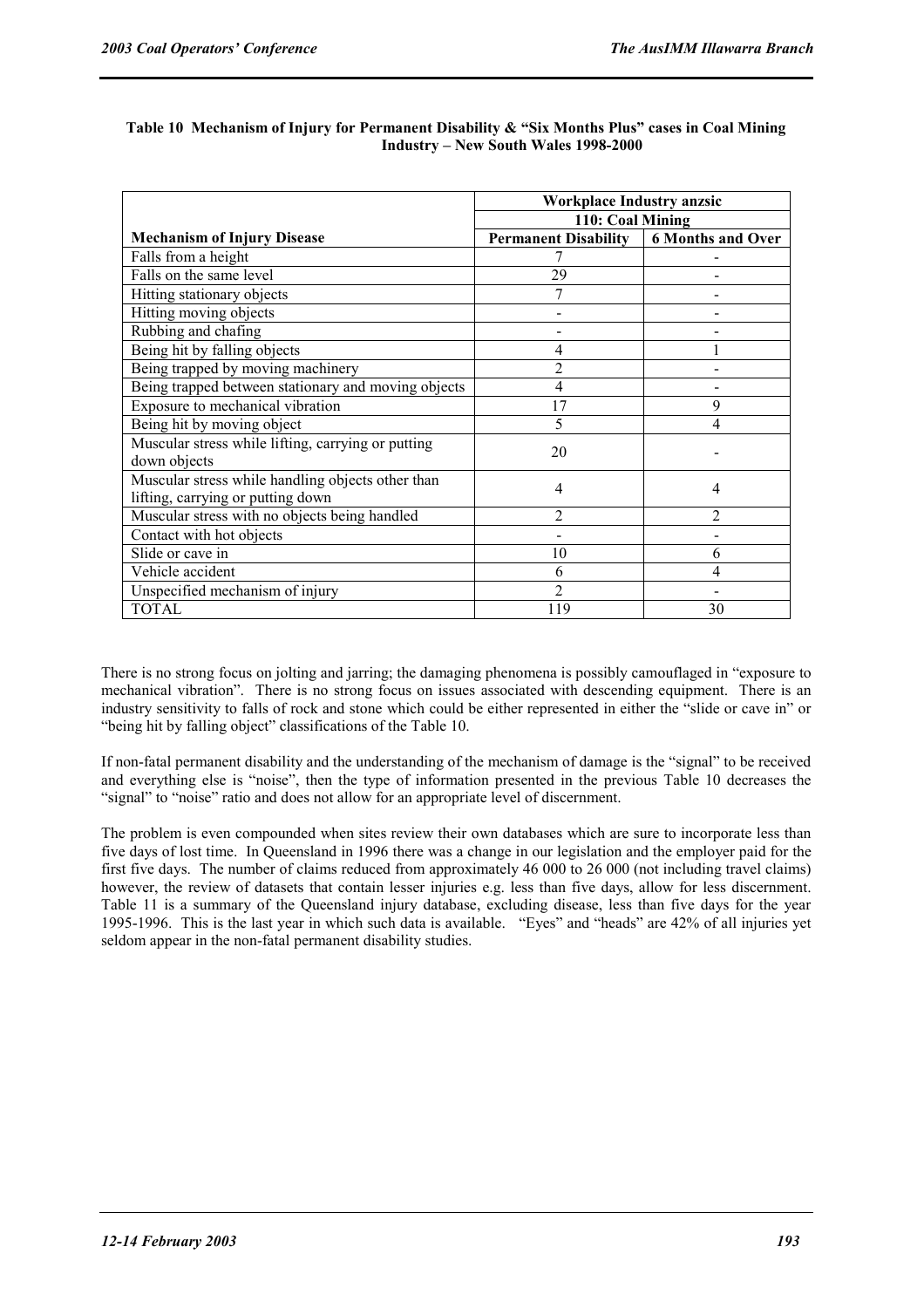| <b>Body Location</b>   | <b>Percentage of Claims Less</b><br><b>Than Five Days</b> |
|------------------------|-----------------------------------------------------------|
| Eyes                   | 13%                                                       |
| Head                   | 3%                                                        |
| <b>Neck</b>            | $4\%$                                                     |
| Trunk                  | 22%                                                       |
| Hand                   | 29%                                                       |
| Upper Limb & Shoulders | 9%                                                        |
| Other                  | 18%                                                       |

# **Table 11 Queensland Injury Database Summary of All Industries**

Examination of the data for lower level injuries indicate that the "signal" to "noise" ratio is such that an appropriate focus is lost. Site incident data is likely to contain those incidents which distract from a recognition of the pattern of non fatal permanent damage and its implications for management risk.

# **HOW TO OBTAIN THE NECESSARY EMPHASIS**

The incident triangle has been a descriptive statistic used in safety literature and safety training for many years. It is illustrated in Figure 3.

![](_page_10_Picture_7.jpeg)

**FIG.3- Incident Triangle** 

This triangle has been made into an inferential statistic such that characteristics at the top of the triangle – that is, high level damage – are inferred from the lower levels. The reader should be aware that the pattern of multiple fatalities is different from the pattern of single fatalities; is different from the pattern of non-fatal permanent disabilities and is different from the pattern of temporary and minor damage. For example, within the coal mining industry "fires, flooding and explosion" are most highly represented in multiple fatalities, whereas single "at work" fatalities involve "gravitational energy - falls of objects" and "vehicular energy" –vehicle to pedestrian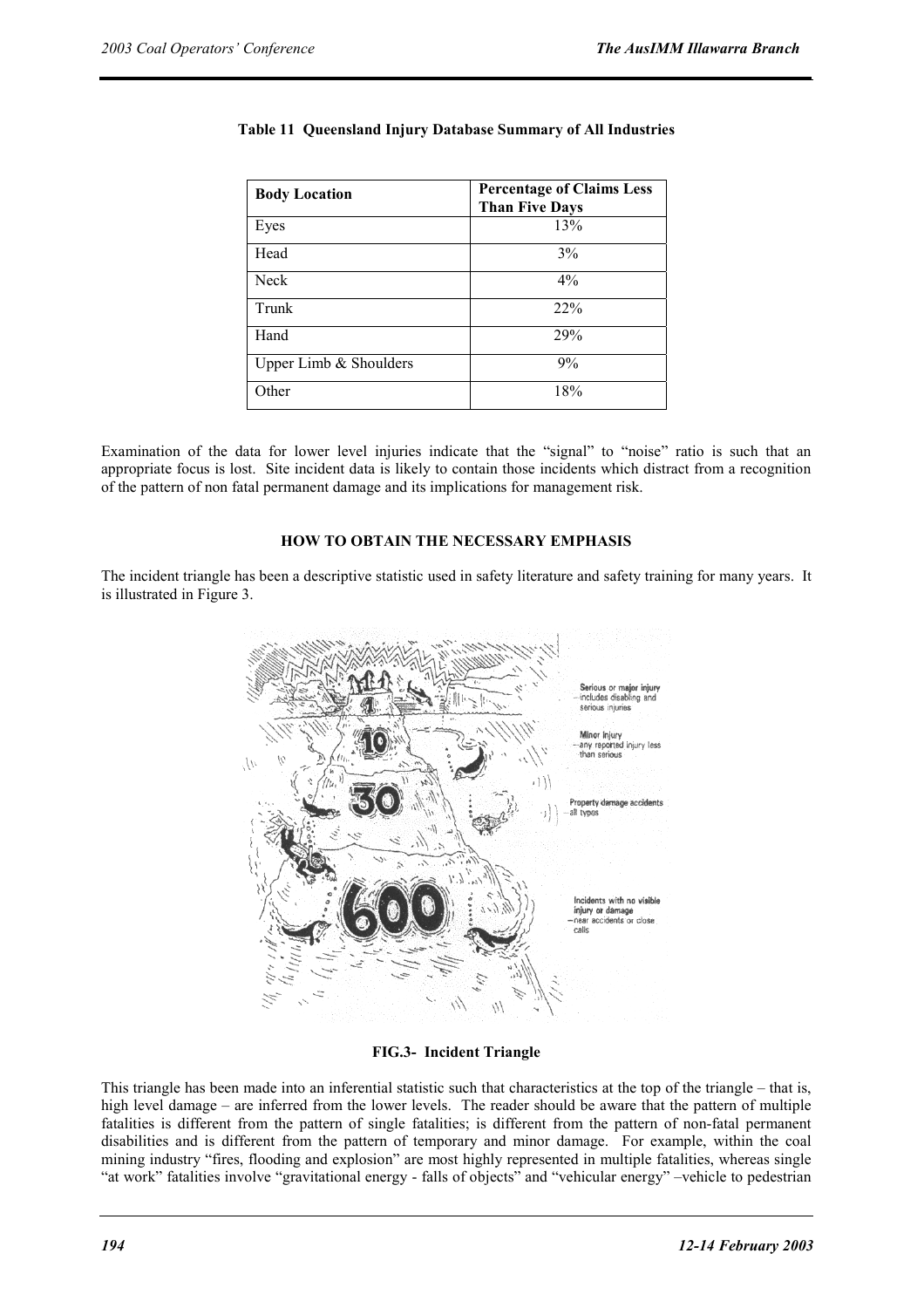strikes. When one examines some of the previous data given for less than five days off work, the high involvement of eyes and hands become apparent. However, in the realm of non-fatal permanent disability it is very seldom that eyes and hands are involved. It is predominantly the torso.

There is a mythology that site incident databases of reported near misses yield the necessary insight; however this is contrary to the author's experience. The near miss reports (by potential damaging energy) for an open cut metalliferous mine during 2002, are illustrated in Table 12. This table shows the sensitivity to those energies associated with fatality, i.e. vehicles and gravitational energy (falls from height) but does not show sensitivity to the most common sources of non-fatal disability, that is, human energy, vehicular energy - jolting and jarring, gravitational energy - falls to the same level, loss of grip at heel strike and falls while descending equipment (fixed and mobile).

# **Table 12 Near Miss Reports by Potential Damaging Energy – Open Cut Metalliferous - 2002**

| Vehicle          | Vehicle/Environment   |                         |   |
|------------------|-----------------------|-------------------------|---|
| 15               | Vehicle/Animal        | ----------------------  |   |
|                  | Vehicle/Vehicle       | ----------------------  |   |
| Object           |                       |                         | 6 |
| Gravitational    | Fall from height      | ----------------------  |   |
| 10               | <b>Falling Object</b> | ----------------------- |   |
| Electrical       |                       |                         |   |
| Machin e         |                       |                         |   |
| Chemical         |                       |                         |   |
| Other pressure   |                       |                         |   |
| Thermal          |                       |                         |   |
| Susceptible part |                       |                         |   |

If the proposition is accepted that vehicular energy, gravitational energy and human energy are highly represented in non-fatal permanent disability then one would expect such incidents involving "near misses" would be reported into an incident database. However when the ratio of personal damage incidents to all recorded incidents for the energy types which permanently damage people are examined, it can be observed that there is an apparent sensitisation to vehicle related incidents but a significant desensitisation to human and gravitational incidents. Table 13 illustrates.

**Table 13 Ratio of Damaging Incident to All Incidents by Energy Type** 

|                                                           | <b>Personal Damage</b><br><b>Incidents</b> | <b>All Recorded Incidents</b> | <b>Ratio</b> |
|-----------------------------------------------------------|--------------------------------------------|-------------------------------|--------------|
| Mobile Equipment                                          | 54                                         | 366                           | 1 $\cdot$ 7  |
| Gravitational Energy (Fall of<br>People, Fall of Objects) | 106                                        | 235                           | $1 \cdot 2$  |
| Human Energy                                              | 366                                        | 389                           |              |

When one further examines the reported incidents for vehicular energy in the above table they do not capture the "jolting and jarring" experience but capture those incidents associated with vehicle loss of control situations. Therefore, an organization can only be disappointed if they believe their site incident database will yield the necessary insights. There are papers which suggest the most comprehensive source of information is found in the experience and knowledge base of the people who complete the work. People do not associate and make the linkage between their experience and the likelihood of non-fatal permanent disability, for example, a miner being jolted and jarred in an underground transport vehicle is simply that – an uncomfortable experience which may create pain and bantering between the driver and passenger. A person completing a heavy lifting task and not experiencing pain is simply completing a "mongrel job". A person descending the boot end of an underground longwall and jumping 800 mm to the ground does not associate the situation with the potential for non-fatal permanent disability.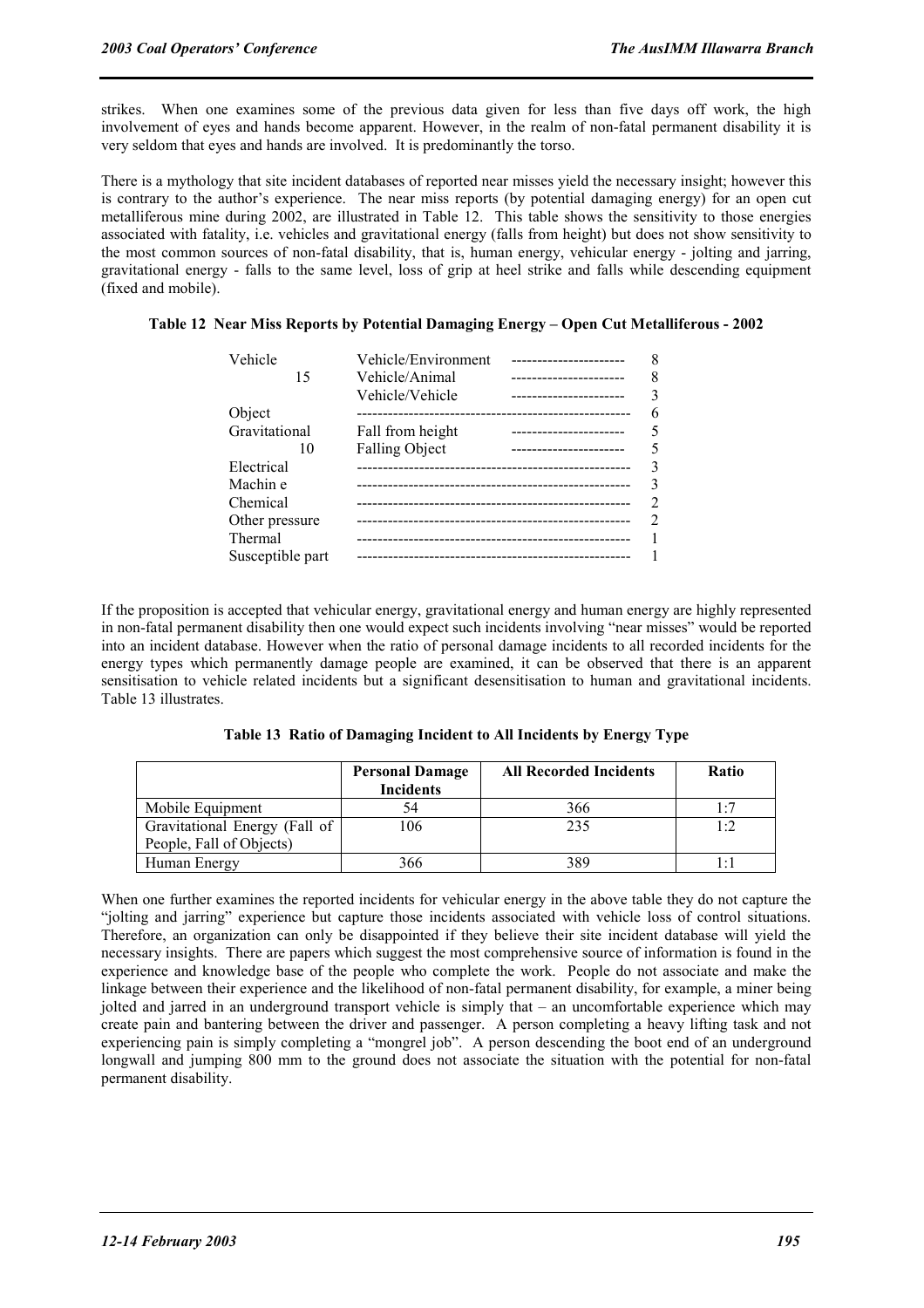# **HARVESTING THE EXPERIENCE OF THE PEOPLE**

Harvesting of information is achieved by interviewing individuals or small groups using a framework of focussed questions which cause a person to have a definite frame of reference in organising their thinking patterns during the interviewing process. For example, imagine the difference in the information that can be obtained if one were to ask the following questions:

**Question:** Where do you think you are most likely to be injured on this site? Versus the following options:

- **1.** Please describe to me, tasks which you complete that you would subjectively describe as heavy or very heavy lifting/pushing or pulling tasks?
- **2.** Please describe to me where you work at a height where, if you were to overbalance or fall to accommodate some critical information at an appropriate time, you could fall 1 m or more and be seriously injured.
- **3.** Please describe to me surfaces about your workplace where your foot has slipped forward rapidly as you were walking and/or working.

The difference in questioning is very simple, but profound in terms of the results it produces. It is possible to develop a set of focussing questions against those energy types known to damage people e.g. Human Energy, Gravitational Energy, Vehicular Energy, Electrical Energy, or Chemical Energy. There are a number of recorded techniques in the literature for harvesting the "store of" information within a workforce. That which has been recorded over the longest duration is a technique known as Critical Incident Recall (in excess of 90 years). Focussed Recall, and Perception Analysis are other techniques. The process involves the following three steps.

- 1. Problem identification of potentially permanent damage based on a workforce's experience set against a framework of focussing questions.
- 2. Prioritisation of problems followed by analysis using an appropriate model to generate solutions.
- 3. Implementation of solutions followed by an audit to determine effectiveness.

A significant factor in this predictive process is the correct combination of site knowledge combined with outside expertise. That expertise can either be employed into an organization or is transferable into the organization so that the organization itself combines expertise with site knowledge. Expertise should be inherently organised and communicable – experience is not. Therefore, the combination of expertise and experience has the potential to document the detail of experience against the generalised pattern of permanent personal damage.

One of the fundamental principles underlying the harvesting of experience is as follows:

# **PRINCIPLES:**

- **10 PEOPLE EACH WITH 15 YEARS OF EXPERIENCE**
- **150 YEARS OF POSSIBLE EXPOSURE**
- **POSSIBLE LIKELIHOOD OF ONE PERMANENT DISABILITY CASE**

Harvesting the information contained in the store of knowledge of a workforce is a problem identification process. However, it is necessary to have appropriate goals when embarking upon such a process. A summary of appropriate goals could be as follows:

- Goal 1 Direct 80% of safety effort towards the prediction and management of future potential permanent personal damage.
- **Goal 2 M**aximise understanding of future potential non fatal permanent damage. This requires that those who are allocated to problem solving be prepared to challenge their own experience base as well as the industry norms with respect to how tasks are completed.
- **Goal 3** Apply a multi-factorial model in understanding potential future damage as opposed to a single factorial model.

A single factorial model often uses 'cause/effect' terminology wherein an attempt is made to understand basic causes, root causes, and main causes. However the application of a model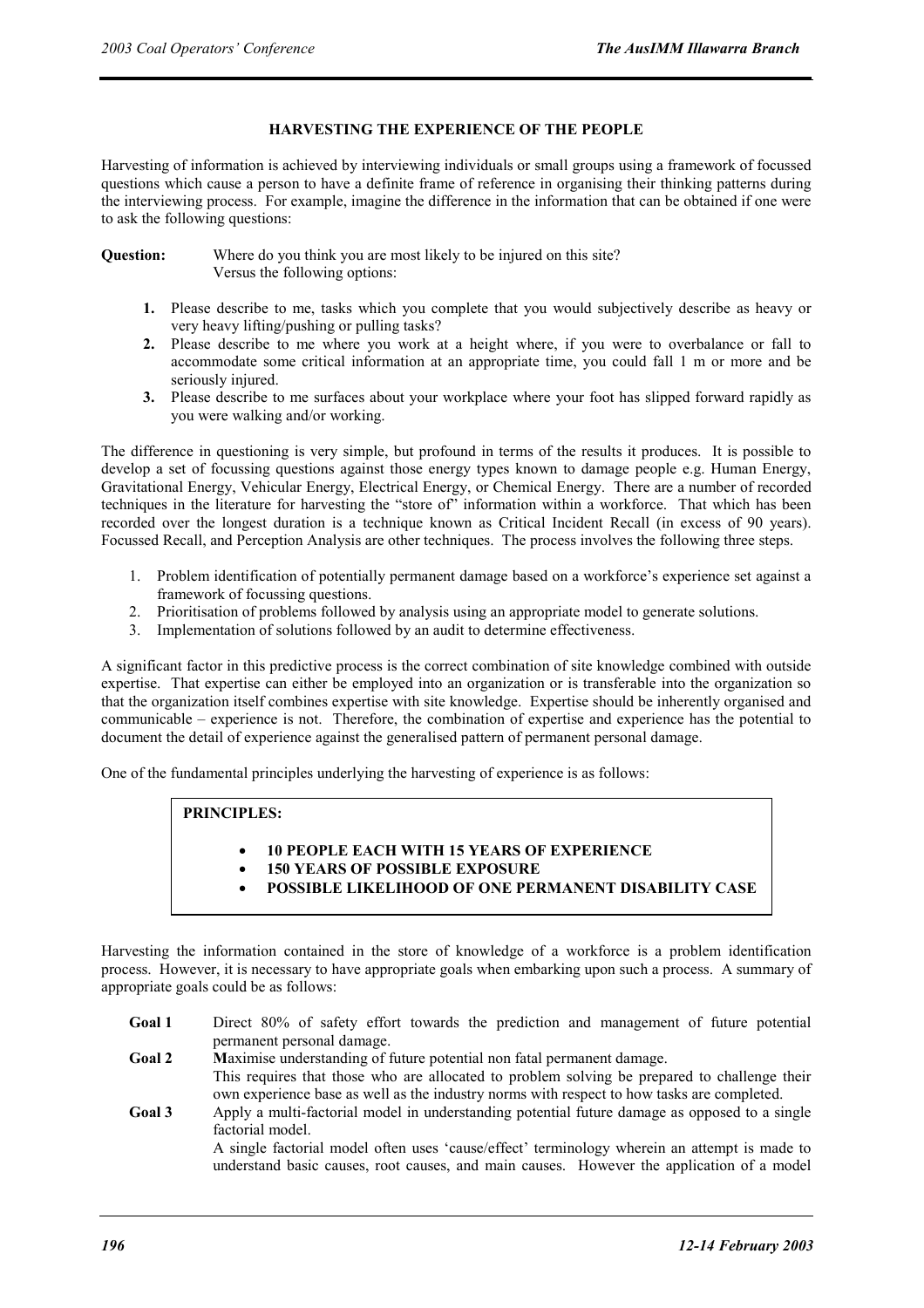where understanding and insight is obtained through asking non-value, non-judgmental, nonemotive questions such as:

- 1. What did people do and what did people not do that could be essential in the propagation of damage?
- 2. What features of equipment are present and what features of equipment are absent that could be essential in the propagation of damage?

It is to be noted that the terms "safe" and "unsafe" are not being used in the previous two questions. These are value judgment terms and could result in rejection of information before it is recorded. Judgements with respect to "safe" and "unsafe" are different between cultures, different between and within organizations and different between and within individuals.

Expectation plays an important role in the processing of information with respect to future potential damage and in particular with respect to the selection of appropriate solutions. A common expectation is that 88% of accidents are caused by human error, 10% by machine design and 2% by Acts of God, i.e. the 88:10:2 rule. Not only is this statement scientifically nonsensical, it is also theologically nonsensical. The only correct statement that can be made is that in actual and potential incidents, behaviour factors, design factors and environmental factors were either present of absent in 100% of cases. The correct ratio is 100:100:100. Therefore, when harvesting experience, expect to observe contributions for people, equipment and the working environment.

Unfortunately it would appear that in the 88:10:2 ratio or some variation of it is still in favour and will hinder progress. The Queensland Mines and Quarries Safety Performance and Health Report  $1<sup>st</sup>$  July 2000 - 30<sup>th</sup> June 2001 (2002) under equipment causal factors for the year 2000 indicates that no equipment factors were involved in 60% of cases, no environmental factors were involved in 60% of cases, no human factor involved, implying that human factors were involved in 12% of cases. This statement is simply a variation on the 88:10:2 theme and unfortunately helps to promote the mythologies that hinder progress.

If a person were to approach a study of tasks that had the potential to create future permanent personal damage with the following four major areas of control as their dominant information organisers, their expectation would have a significant influence on their final recommendation.

| Control Measure 1: | the person was not adequately trained;                                |
|--------------------|-----------------------------------------------------------------------|
| Control Measure 2: | the person was not following procedures;                              |
| Control Measure 3: | the procedures were inadequate;                                       |
| Control Measure 4: | the person was not wearing appropriate personal protective equipment. |

These categories of control measures are commonly observed on Incident Report Forms. They create an expectation with respect to control measures when incidents are being analysed. When considering the major potential damaging energy source of Human Energy, it is common to find that statements are made with respect to the person not following correct procedures, not adequately trained, the training was not adequate. Having investigated many hundreds of Human Energy/simple lifting permanent damage cases, it is most frequently the case that well established scientific guidelines with respect to acceptable moments (load x distance) of lift are exceeded. The foregoing set of expectations with respect to training and procedures will not yield the necessary gains with respect to the management of Human, Gravitational and Vehicular Energies.

It is possible that the focus on people as a control measure at the point of task has plateaued in terms of its ability to influence future personal permanent damage and that a different and more effective hierarchy of controls has to be more widely applied.

### **PATTERN OF POTENTIAL DAMAGE ARISING FROM FOCUSSED INTERVIEWS – OAKY CREEK**

The pattern shown in Figure 4 arises from the group interviews for the Oaky Creek No. 1 Development Crew. The crew were interviewed in sessions of one and a half to two hours per group of five to seven people. The numbers in Figure 4 simply reflect the individual items for correction. The numbers do not reflect the number of people who raised the issue. Table 14 and Table 15 are a summary of items identified for correction under "human energy", heavy lifting/overexertion for the long wall crew and development crews.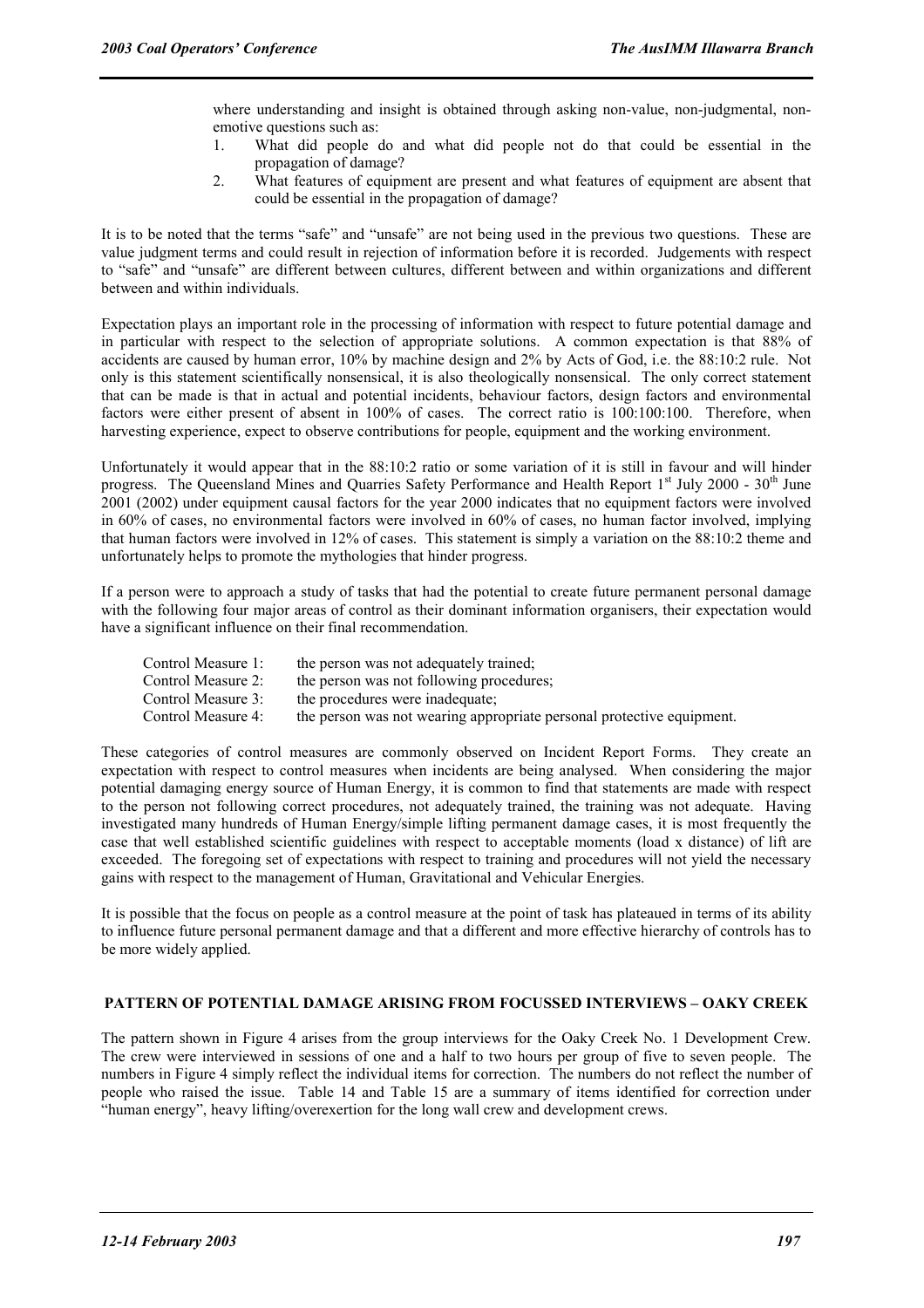![](_page_14_Figure_2.jpeg)

**FIG. 4 - Oaky Creek Focussed Recall Taxonomy – Development Crew** 

| Item $2.1.1$  | Lifting Components on to Longwall          |
|---------------|--------------------------------------------|
| Item $2.1.2$  | Removing Belt Structure                    |
| Item $2.1.3$  | Monorail Removal                           |
| Item $2.1.4$  | Removing Pipes in the Tailgate             |
| Item $2.1.5$  | Lifting Heavy Coal/Stone                   |
| Item $2.1.6$  | 3.3kV Cable – Monorail to Transformer $\&$ |
|               | Transformer to Main Line                   |
| Item $2.1.7$  | <b>High Tension Plugs</b>                  |
| Item 2.1.8    | Lifting Bretby Cable                       |
| Item $2.1.9$  | <b>Belt Spindles</b>                       |
| Item $2.1.10$ | <b>Installing Dog Bones</b>                |
| Item $2.1.11$ | Lifting Flights                            |

**Table 14 Items Identified For Correction by Longwall Crew – Human Energy – Heavy Lifting**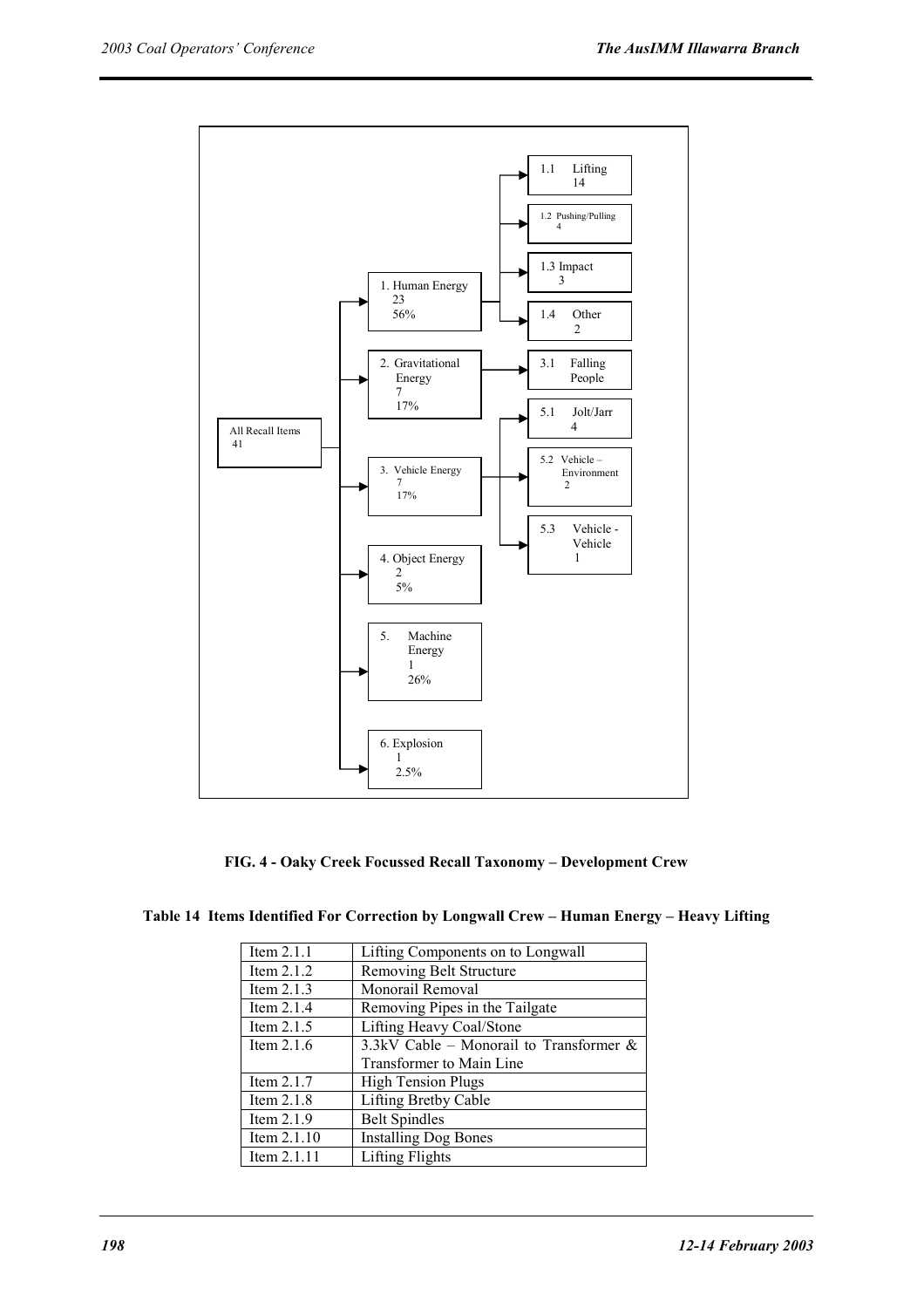| Item 10.1.1.1    | Vent Tube Installation                          |  |  |
|------------------|-------------------------------------------------|--|--|
| Item $10.1.1.2$  | Vent Tubes into/out of Shuttle Cars             |  |  |
| Item $10.1.1.3$  | Installation of Water/Air Pipes                 |  |  |
| Item $10.1.1.4$  | Supplying The Miner                             |  |  |
| Item $10.1.1.5$  | Moving/Extending Boot End Conveyor              |  |  |
| Item 10.1.1.6    | Hanging Miner Feeder Cable                      |  |  |
| Item 10.1.1.7    | <b>Installing Cable Bolts</b>                   |  |  |
| Item $10.1.1.8$  | Carrying Drums of Oil                           |  |  |
| Item $10.1.1.9$  | Lifting DAC Cable Rolls                         |  |  |
| Item $10.1.1.10$ | Removal of Electrical Enclosure Barrier - JOY   |  |  |
|                  | Continuous Miner                                |  |  |
| Item 10.1.1.11   | Changing Shuttle Car/Loader Tyres               |  |  |
| Item $10.1.1.12$ | <b>High Tension Cable Plugs</b>                 |  |  |
| Item $10.1.1.13$ | Lift Cylinder Change Out $-$ Tail of Continuous |  |  |
|                  | Miner                                           |  |  |
| Item 10.1.1.14   | Removing Shuttle Car Tractor Motor              |  |  |

# **Table 15 Items Identified For Correction by Development Crew – Human Energy – Heavy Lifting**

Figure 5 illustrates how the pattern of recalled experience correlates to the pattern of non fatal permanent damage for the industry.

![](_page_15_Figure_5.jpeg)

# **FIG. 5 - Correlation – Oaky Creek Focus Recall to Underground Coal Mine Taxonomy NSW-QLD 1990-1995**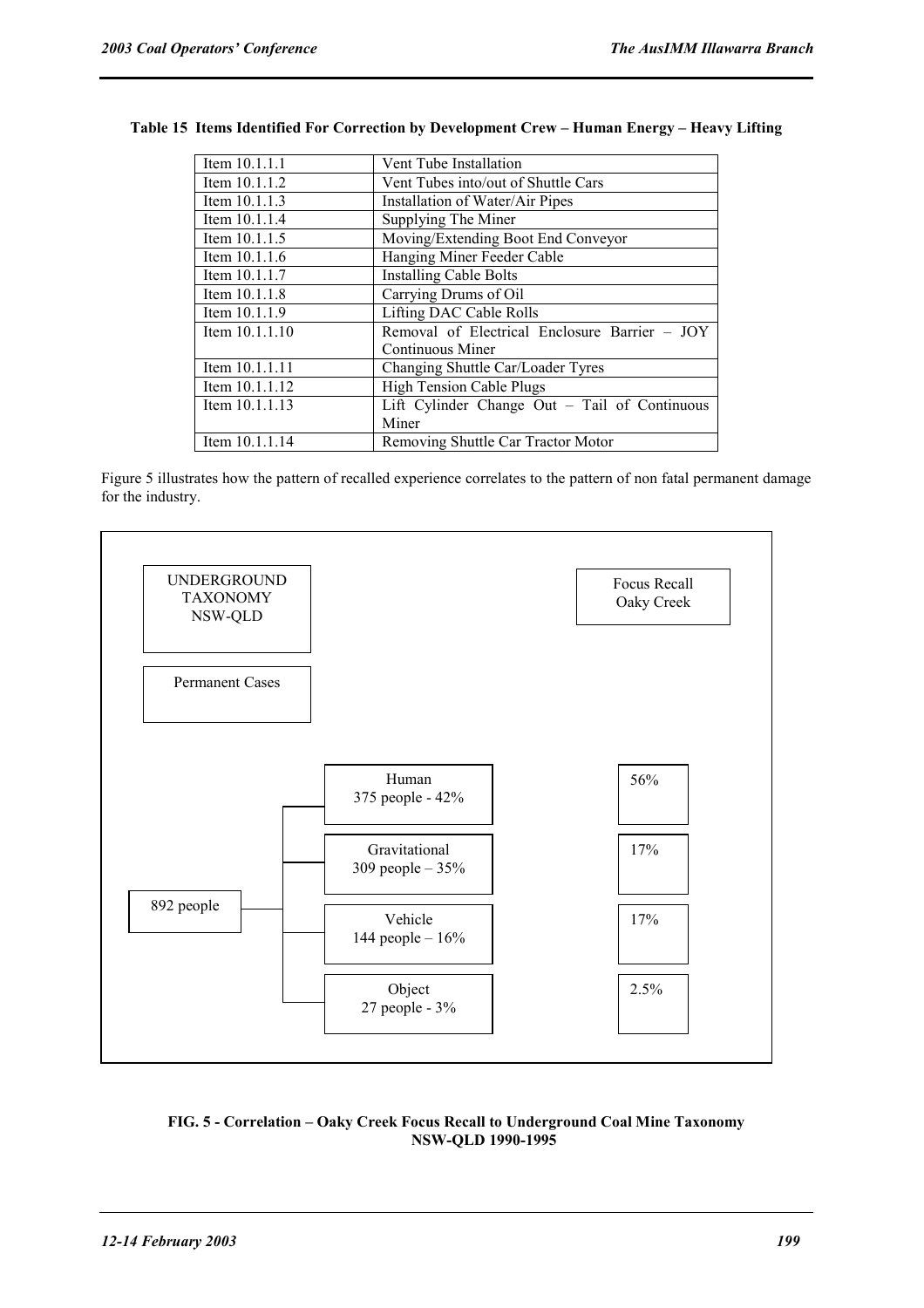# **AN EXAMPLE**

The following two items were captured in respect to monorail removal (human energy/heavy lifting): head impact when jumping off the monorail platform (human energy/impact) and the potential for falling (gravitational energy/fall of person). They are described to show how the recalled and reported information is presented to the client.

*Item 2.1.3 Monorail Removal Frequency of Exposure: Several times per shift Potential Consequence: Lumbar/cervical disc damage Damaging Energy Type: Human Energy – heavy lifting/pushing/pulling* 

*Monorails must be removed as the Longwall retreats. The Monorail is used for the support of hoses that deliver energy, e.g. electricity and hydraulic oil etc, to the Longwall. One person completes the task. Work is completed at shoulder height and above. The workperson lifts one end of the Monorail off the supporting chain and then lowers that end of the Monorail until the other end can be disengaged from the mating connection. The item is then thrown into the Monorail pod, to do this task the person stands on the platform. The platform is accessed by a 700mm step up from an immediately adjacent and lower platform. That platform is also longitudinally displaced from the other.* 

*There is potential for impact through head strike on the roof if the platform is too high relative to the roof. The*  task is described as requiring "moderate strength" if the platform is so located relative to the underside of the *Monorail that the person can adopt a satisfactory posture. However, due to the lateral displacement of boot end equipment within the Main Gate, the person can find that the Monorail is significantly horizontally displaced to the side of the platform such that they have to reach beyond the platform.* 

*The task is described as requiring moderate strength when the person can optimally position himself relative to the Monorail which is 1.83 m long and weights 32 kg. It is necessary to understand that the handrails are removable and the platform is able to pivot to a stored position. This allows for removal of the pod by an Eimco when the pod becomes adjacent to a Cut Through.* 

*The ergonomics of the task, as described, were less than optimum. Posture would predictably overload the musculoskeletal structure.* 

*Recommendation 1. It is recommended that this platform be made height adjustable and laterally adjustable via foot control and that such adjustment be completed hydraulically. The adjustable platform could be easily detached from the pod adjacent to the Cut through by having two quick connect hydraulic couplings and it would be possible to leave the platform in a stored position so that it does not intrude into the Main Gate more than currently occurs. It is necessary for this platform to be equipped with a foldable 75 degree ladder to allow for a transition to the immediately adjacent lower platform.*

*Item 2.3.3 Jumping Off Monorail Platform Frequency of Exposure: Daily Potential Consequence: Non-fatal permanent damage – musculoskeletal Damaging Energy Type: Human energy – impact, Gravitational Energy – fall of person* 

*The monorail platform is attached to the monorail pod. This platform has a height of 1500 mm above floor level and 700 mm above the immediate adjacent platform. The transition from the monorail elevated platform to the lower platform is hazardous. The task has been observed and people either attempt to step down, jump down, or alternatively, seek a very insecure foot hold with their left foot on a bracket on the BSL while boots are muddy and the surface is wet and contaminated. There is a high risk of people slipping on making this transition. The transition is made every 2 m of retreat i.e. up to five times per shift.* 

*On the current platform the handrails are removable and the platform is hinged to allow an Eimco to remove the pod.* 

*This item has been discussed under Section 2.1.3. If not other changes are made with respect to relieving the musculoskeletal stresses in monorail removal, it is necessary to improve the quality of the transition from this elevated platform to the lower platform.*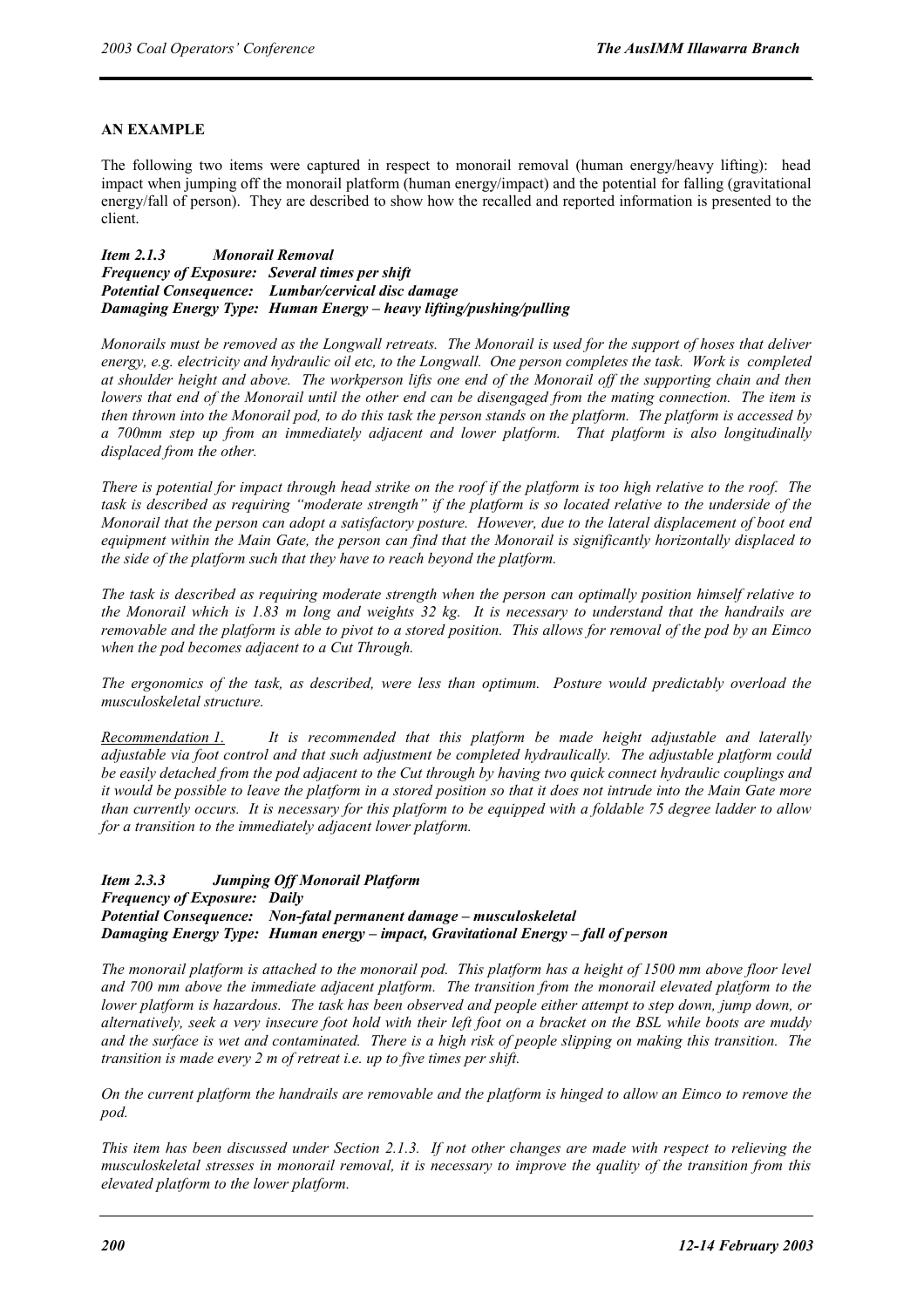*Recommendation 1: Incorporate this item into Item 2.1.3 i.e. an upgraded platform associated with monorail removal. An interim solutions is to place a set of transition steps from the upper to the lower platform.* 

These items were subsequently audited in November 2002 and the following is a description of the audit results.

#### *Item 2.1.3 Monorail Removal*

#### *Overall Audit Assessment:*

| <b>POOR</b> | FAIR | ി∩∩<br>.uu | T<br>$\sqrt{2}$<br><b>PERMIT AND IN THE UPPER</b> |
|-------------|------|------------|---------------------------------------------------|

#### *Original Recommendations:*

*It is recommended that this platform be made height adjustable and laterally adjustable via foot control and that such adjustment be completed hydraulically. The adjustable platform could be easily detached from the pod adjacent to the Cut through by having two quick connect hydraulic couplings and it would be possible to leave the platform in a stored position so that it does not intrude into the Main Gate more than currently occurs. It is necessary for this platform to be equipped with a foldable 75 degree ladder to allow for a transition to the immediately adjacent lower platform.*

#### *Observation and Comments:*

*There has been significant work completed in this area. There are now three pods for the receival of monorails as opposed to previously one larger pod. The beam is handled less often e.g. twice instead of six times, and there*  is a hydraulic platform which is hydraulically retractable. The weight of the monorail beam remains the same at *32 kg, it is recognised that there can be lifting and twisting issues involved with one person moving the beam and hence the recommendation relates to providing two people to release and place a monorail beam.* 

#### *Recommendations arising:*

*It is recommended that the task of removing monorail beams and placing them into the pods be completed by two people.* 

Each of the problems identified in the focussed recall document were systematically audited and additional recommendations made as required. It is considered that there has been a reduction in the potential for non-fatal permanent disability for the Oaky North and Development Crews as a consequence of embarking on the work and implementing the change. Work is still not yet complete, however the authors consider that the "process" is more important than an outcome measure. The difficulty with non-fatal permanent disability is that there are "so many" in the life of a country or an industry but "so few" in the life of an organization. Therefore measuring non-fatal permanent disability using some annual incidence rate with respect to an individual site does not hold a lot of relevance. It is far better to implement processes strongly focused at identifying exposures and then have appropriate models for analysing and implementing change.

# **CONCLUSION**

An has been made to quantify the size and nature of the industrial personal damage problem in terms of the numbers of people involved and the predominant damaging energy types. Reference has been made to the likelihood of non-fatal permanent disability in industry generally and for the coal industry specifically.

The incident rate for non-fatal permanent disability in the coal industry is considered very high at typical 1:200 person years worked. No organization has set a guide as to what is "acceptable likelihood". The author would suggest at least one in 10,000 person years worked which would be a fifty-fold improvement. This would reduce the number of people currently permanently disabled from work in this country from 50 000 per year to 1 000 per year.

The enormous value of the knowledge of the workforce has been expounded. The collection and recording of such knowledge and experience requires a very structured approach using a set of focusing questions that are established against a backdrop of that which is known to permanently damage people. In particular, the questions must contain reference to human energy (heavy lifting/pushing/pulling tasks), gravitational energy, falls of people, falls of objects, vehicular energy (in particular jolting and jarring). Having harvested the store of experience in the workforce it is necessary to have the appropriate goals and expectations in response to handling that information.